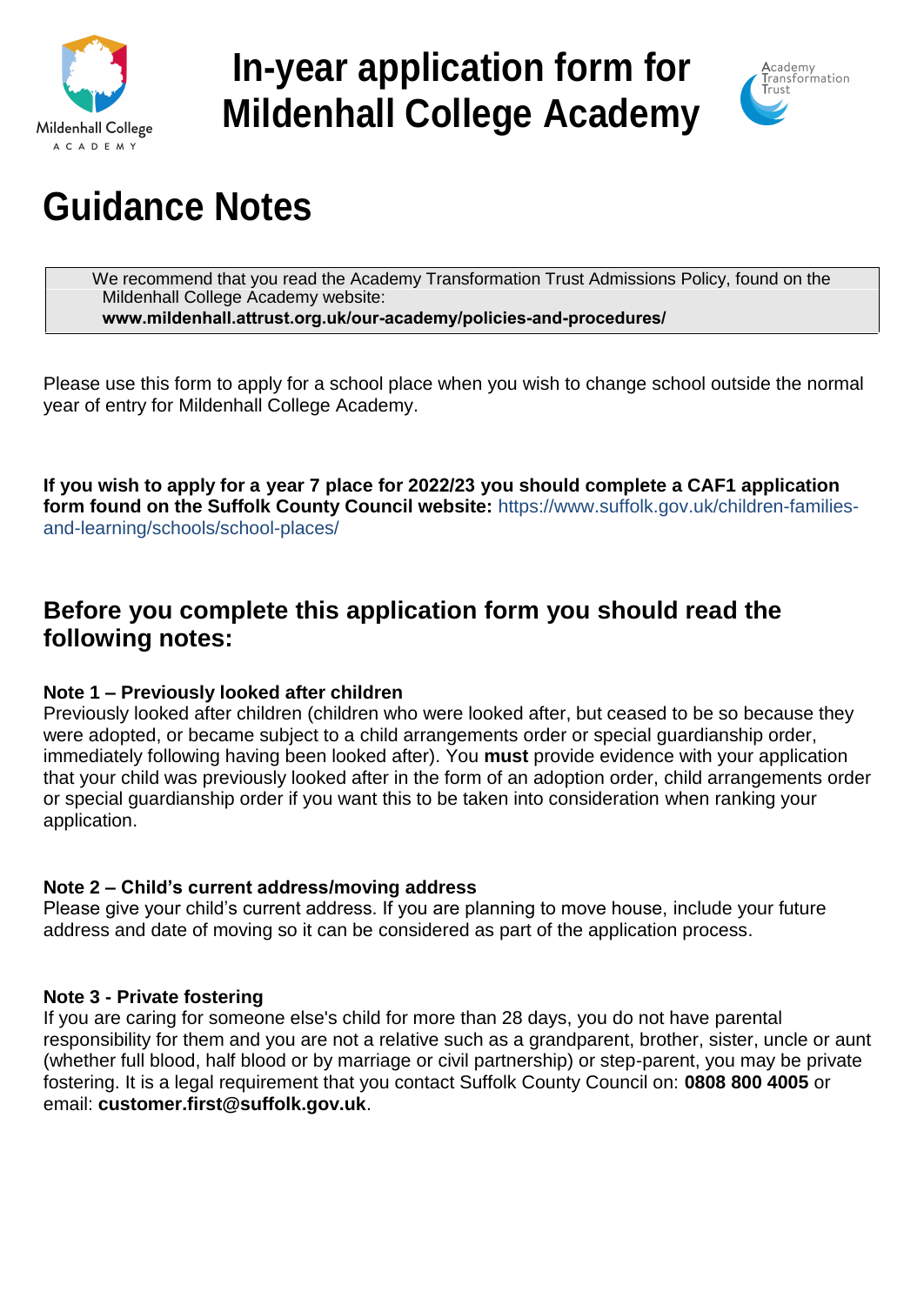### **Note 4 – Home to School Travel**

Children of compulsory school age (between 5 and 16) are entitled to free home to school travel if they are attending their nearest suitable school and are (a) aged under eight and live two miles or more from school, or (b) eight or over and live at least three miles from the school. Please note: the ages are taken at 1 September in each school year. If your child receives free home to school travel and is under eight years of age and lives more than two miles but less than three miles from the school allocated, travel will finish at the end of the school year following their eighth birthday.

In addition, every school has a Transport Priority Area (TPA) that is used to decide if a child is entitled to free travel. The TPA for Mildenhall College Academy is NOT the same as the catchment area. We recommend that you check the website: **www.suffolkonboard.com/home-to-school-transport** to find out if your child is entitled to free travel.

If Mildenhall College Academy is out of catchment for your address, you will normally be responsible for travel costs and arrangements to the school.

#### **Note 5 – Siblings**

It is important that you provide this information because it can affect your child's priority or offer of a school place. You should check the definition of sibling, this can be online at: **www.suffolk.gov.uk/admissions.**

#### **Note 6 – Reasons for applying to Mildenhall College Academy**

You may enter a reason for applying to Mildenhall College Academy, including if it is the catchment area school for your child.

#### **Note 7 – Additional Information**

If you would like to include any additional information to support your application, please complete the Additional Information box listing the titles and number of documents attached.

#### **What to do next if your child is refused a place at your preferred school**

If the school is unable to offer your child a place and you would like more information on what to do next, please contact the Admissions Team on: **0345 600 0981**. Alternatively, more information is available online at: **www.suffolk.gov.uk/admissions**.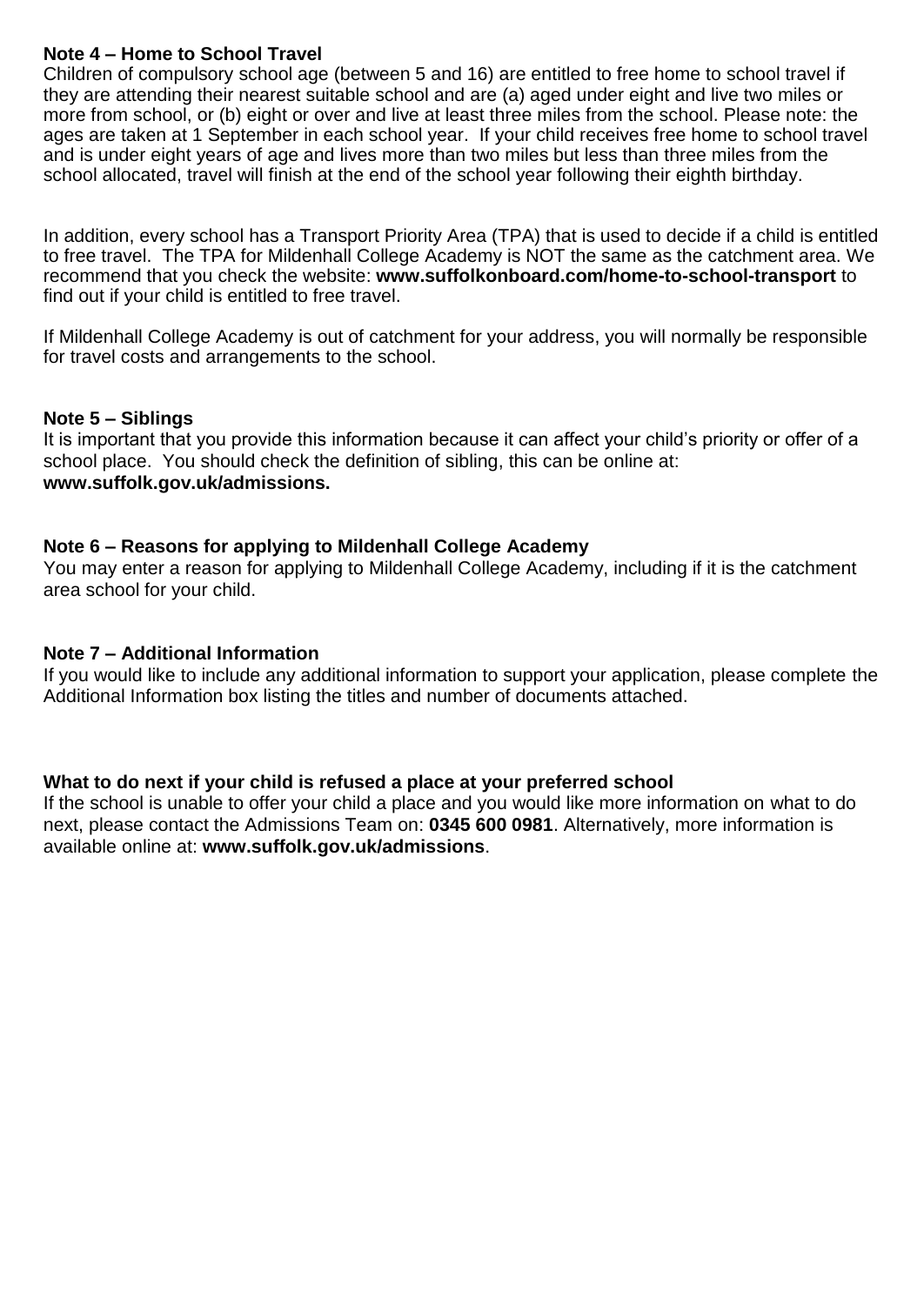

# **In-year application form for Mildenhall College Academy**



### **Please print in capital letters**

| <b>Child's details</b>                                                                                                                   |                                                                                                                        |                                                                                          |  |
|------------------------------------------------------------------------------------------------------------------------------------------|------------------------------------------------------------------------------------------------------------------------|------------------------------------------------------------------------------------------|--|
| Child's legal Surname:                                                                                                                   | Forename:                                                                                                              | Middle name(s):                                                                          |  |
| Is the child known by a different<br>surname to the legal one?<br>No:<br>Yes:                                                            | If yes, please state name the child is<br>known as:                                                                    | Year child will be entering:<br>Year 7:<br>Year $10$ :<br>Year 8:<br>Year 11:<br>Year 9: |  |
| Child's date of birth:<br>Male:<br>Female:                                                                                               | Does your child have a Statement of Special Educational Needs or an<br>Education, Health and Care plan?<br>No:<br>Yes: |                                                                                          |  |
| Yes:<br>No:<br>Is the child a looked after child (child in care):<br>Is your child previously looked after? (see Note 1):<br>No:<br>Yes: |                                                                                                                        |                                                                                          |  |
| If you have ticked Yes, please tick this box to confirm if you have attached evidence:                                                   |                                                                                                                        |                                                                                          |  |
| Child's current address: (see Note 2 and Note 4)                                                                                         |                                                                                                                        | Postcode:                                                                                |  |
| Child's future address if applicable:                                                                                                    |                                                                                                                        | Postcode:                                                                                |  |
|                                                                                                                                          |                                                                                                                        | Date of move:                                                                            |  |

| <b>Reason(s) for applying to Mildenhall College Academy</b>                                                                            |  |  |
|----------------------------------------------------------------------------------------------------------------------------------------|--|--|
| You may state reason, including if the reason is 'Catchment area school' (see Note 6):                                                 |  |  |
| Are you attaching any other documents to support your application (see Note 7)?<br>Yes: <br>No:<br>Titles of other documents attached: |  |  |
| Number of additional pages:                                                                                                            |  |  |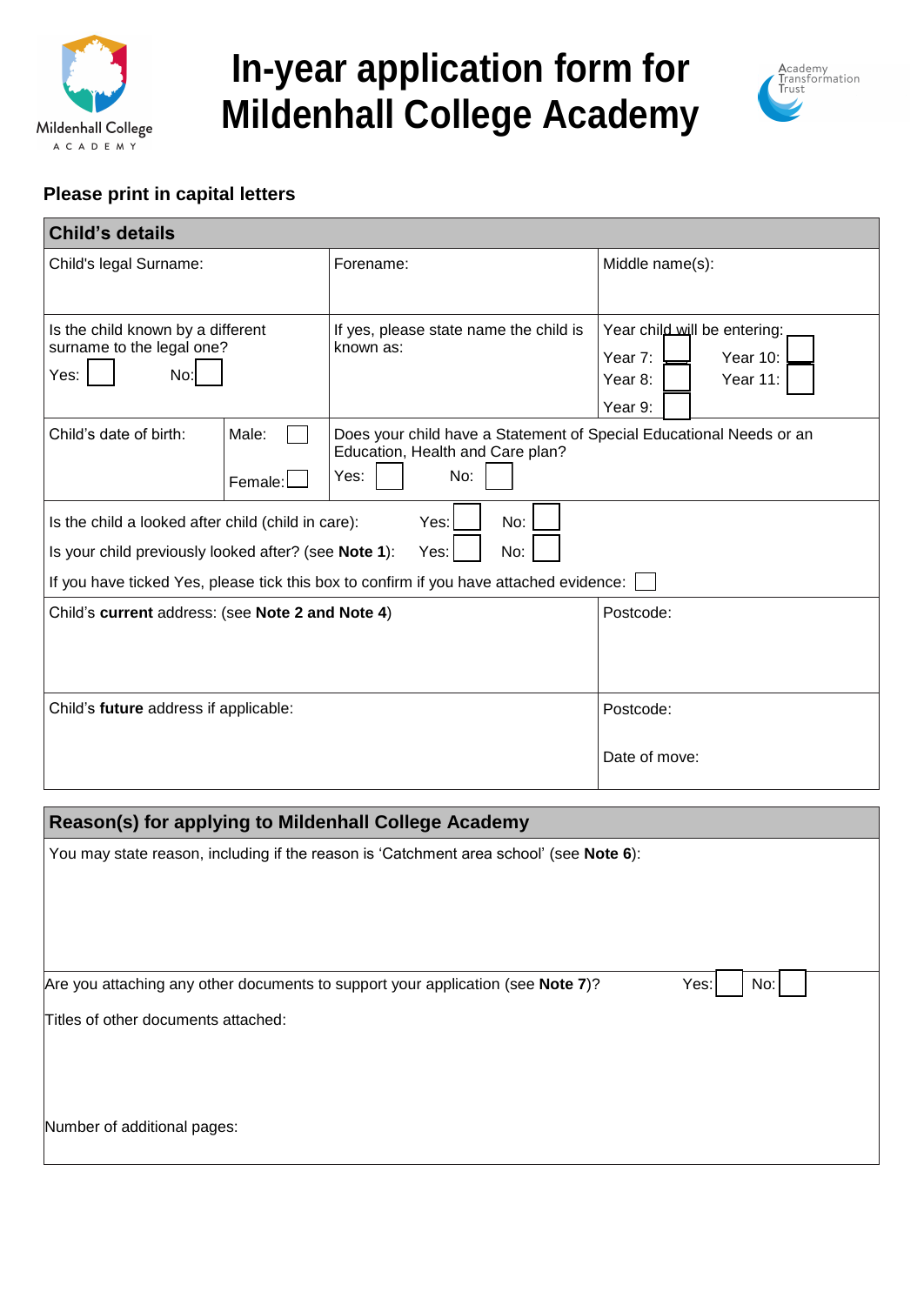| <b>Applicant's details</b>                                   |                |                        |  |
|--------------------------------------------------------------|----------------|------------------------|--|
| Parent/Carer: Mr / Mrs / Miss / Ms                           | Initials:      | Relationship to child: |  |
| Last name:                                                   |                |                        |  |
|                                                              |                |                        |  |
| Telephone numbers:                                           | Email address: |                        |  |
|                                                              |                |                        |  |
|                                                              |                |                        |  |
| Address if different to the child's, including the postcode: |                |                        |  |
|                                                              |                |                        |  |
|                                                              |                |                        |  |
| Are you privately fostering this child? (see Note 3)         | Yes:<br>No:    |                        |  |
|                                                              |                |                        |  |

| <b>Other details</b>                                                                                                                |              |
|-------------------------------------------------------------------------------------------------------------------------------------|--------------|
| Has the child got any siblings attending Mildenhall College Academy (see Note 5)?<br>If yes, please state names and dates of birth: | No:l<br>Yes: |
|                                                                                                                                     |              |
|                                                                                                                                     |              |
| Are you a UK Service/returning Crown Servant Family?<br>No:<br>Yes:                                                                 |              |